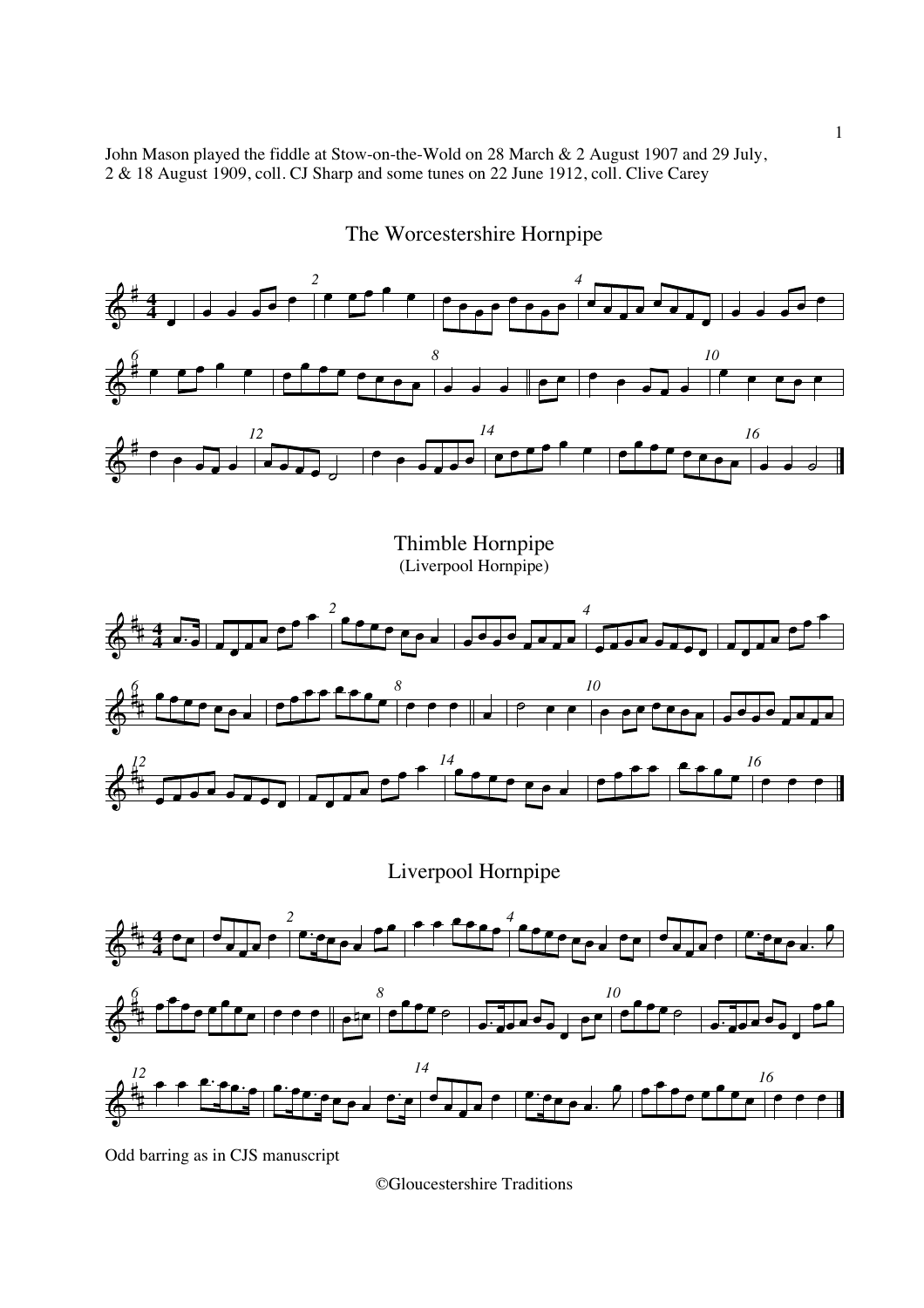# Princess Royal



Original Key: D dorian, one whole tone lower

Highland Quick Step



"Country Dance"

Bourton Six (The Krakowiak, The Crakovienne)



Bar 6 was noted IBGG2l in the ms. "Morris Dance"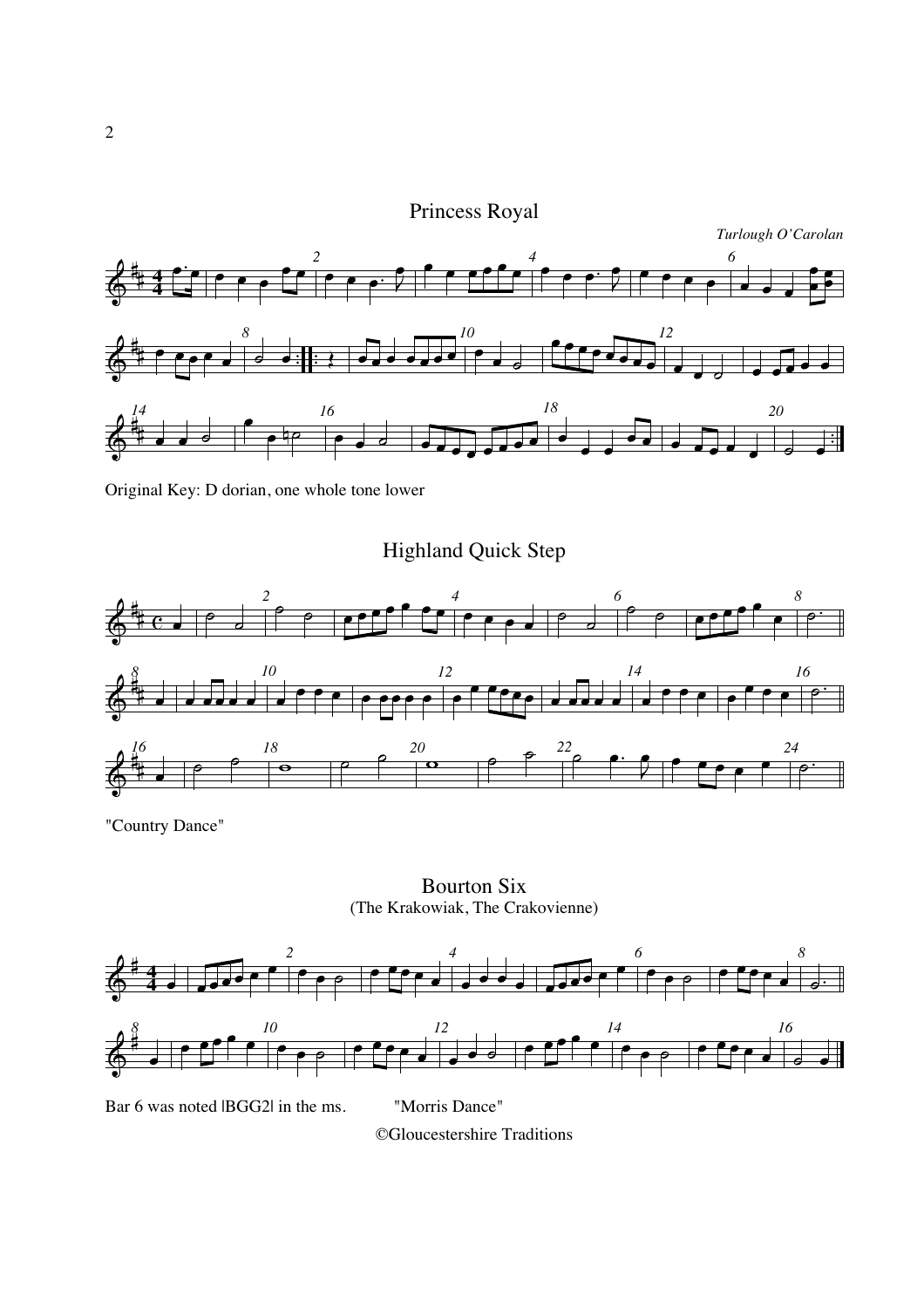



(My Love she's but a Lassie yet)

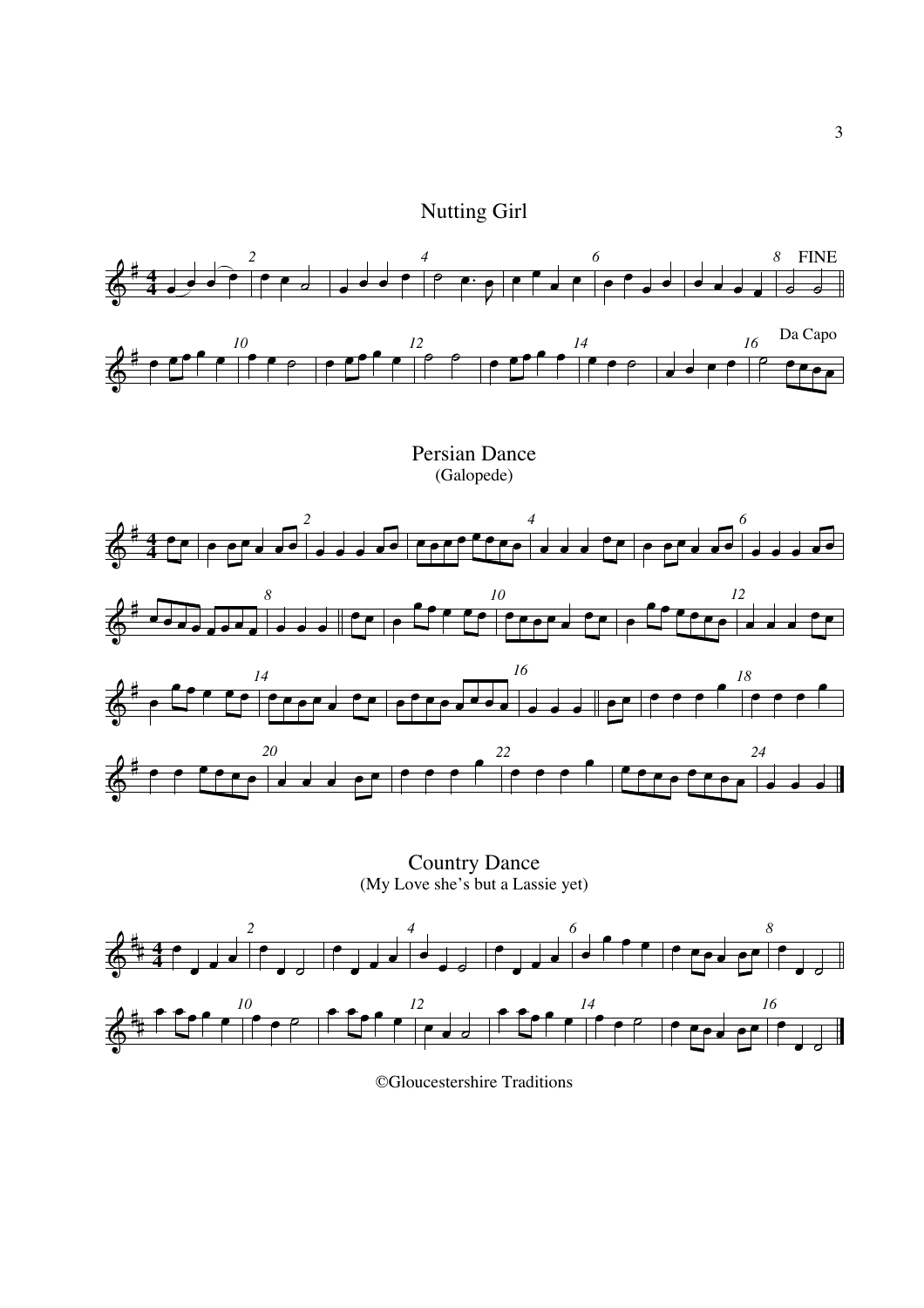## Rose Tree



Original in G, one fifth lower. "Country Dance"

The Sloe



"Country Dance"

Greensleeves

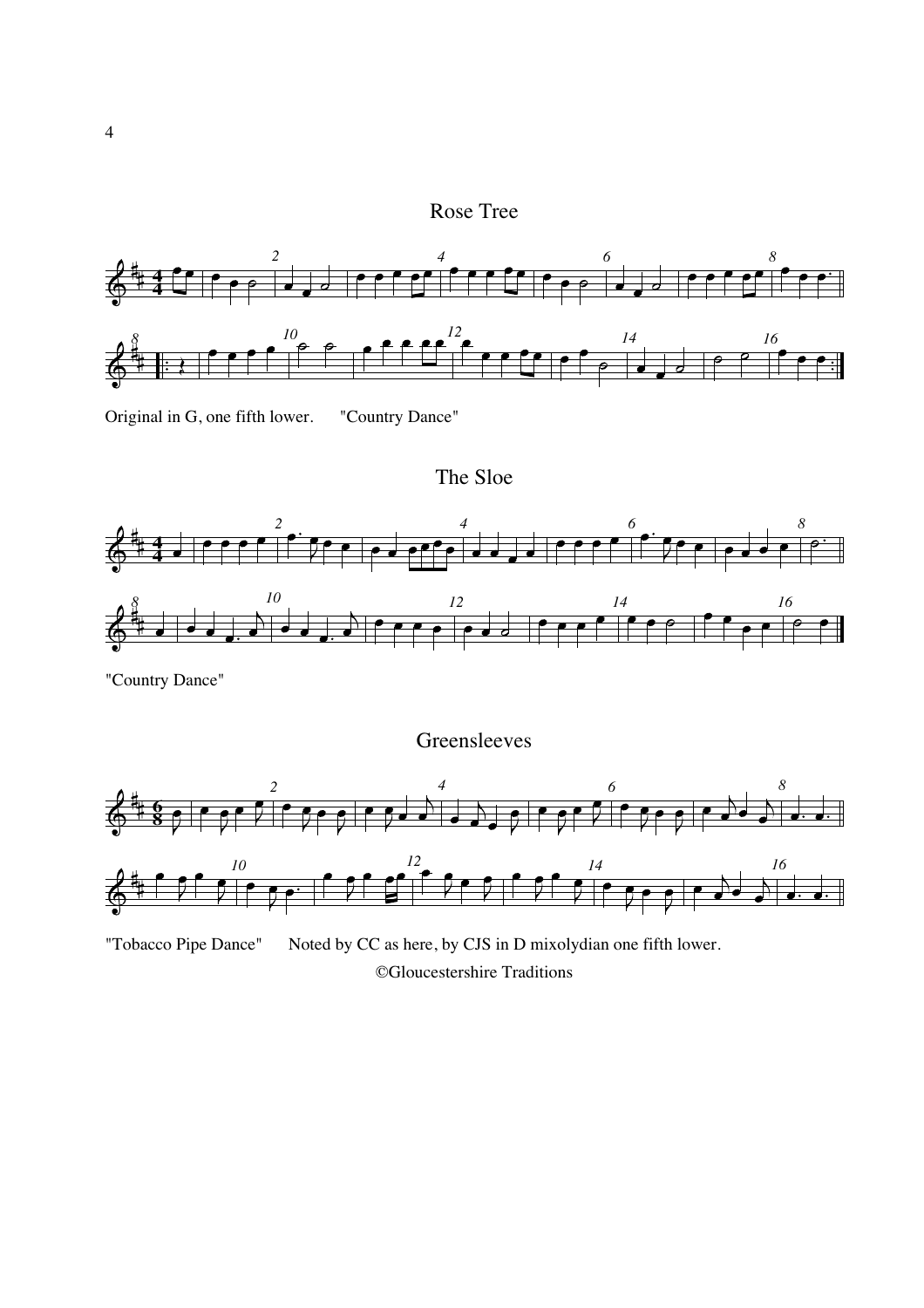Old Heddon of Forlay (Idbury Hill, London Pride)



"Morris Dance"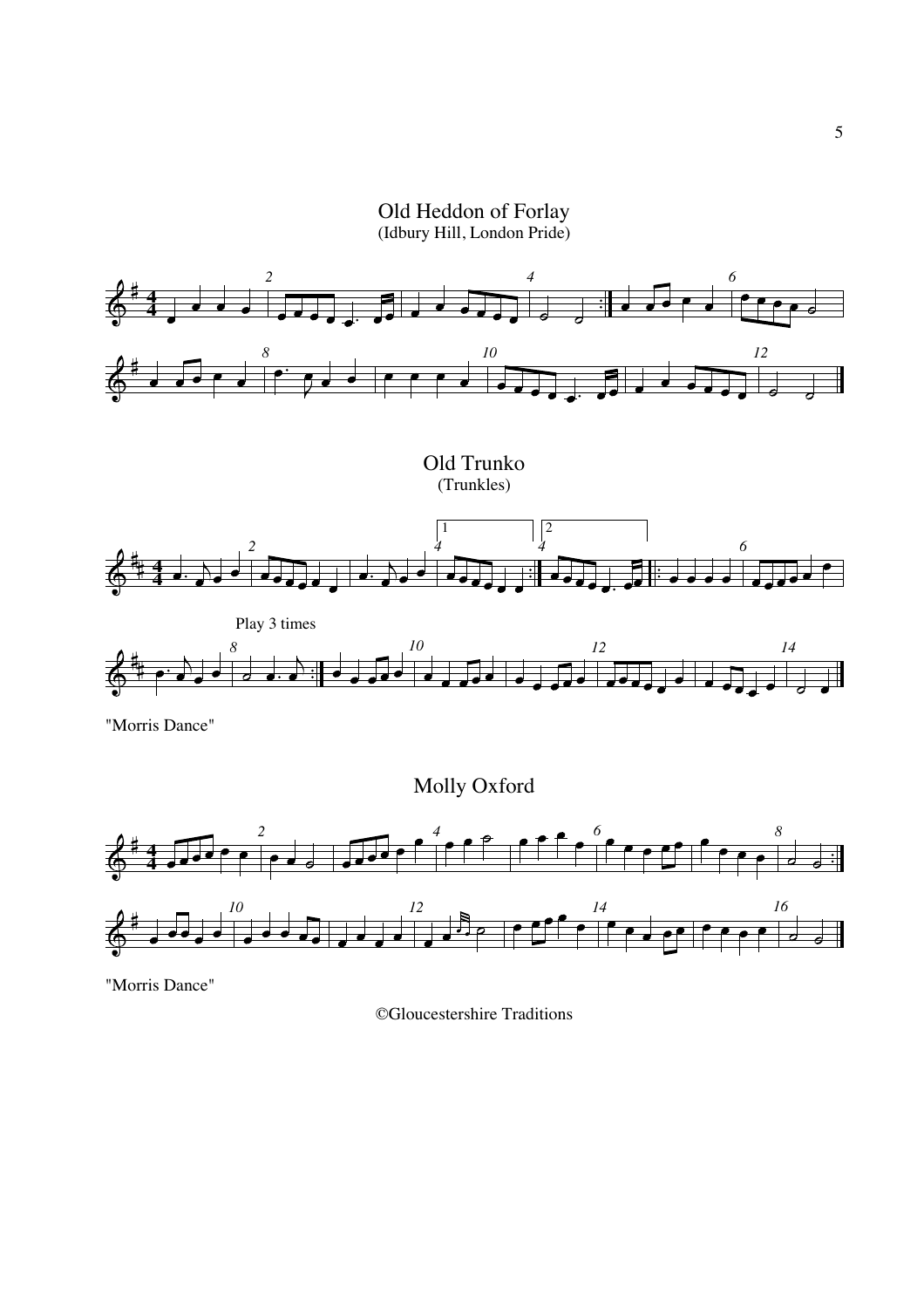# Bobbing Around





"Morris Dance"

The Triumph



<sup>©</sup>Gloucestershire Traditions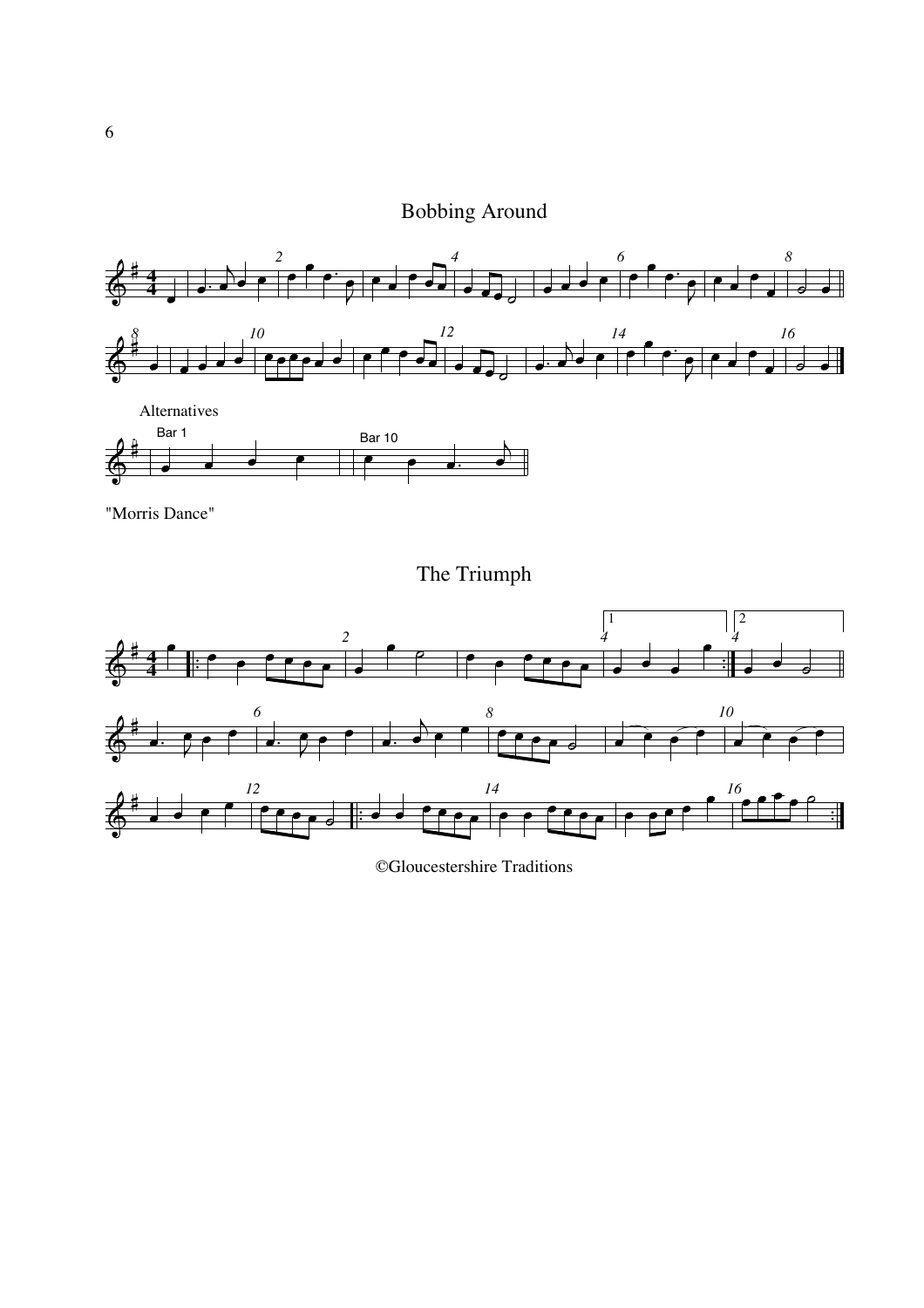Heel and Toe (Monk's March, Belle Isles March)



Bar 11 has been added to the original 7 bars of B music. "Stick Dance" ©Gloucestershire Traditions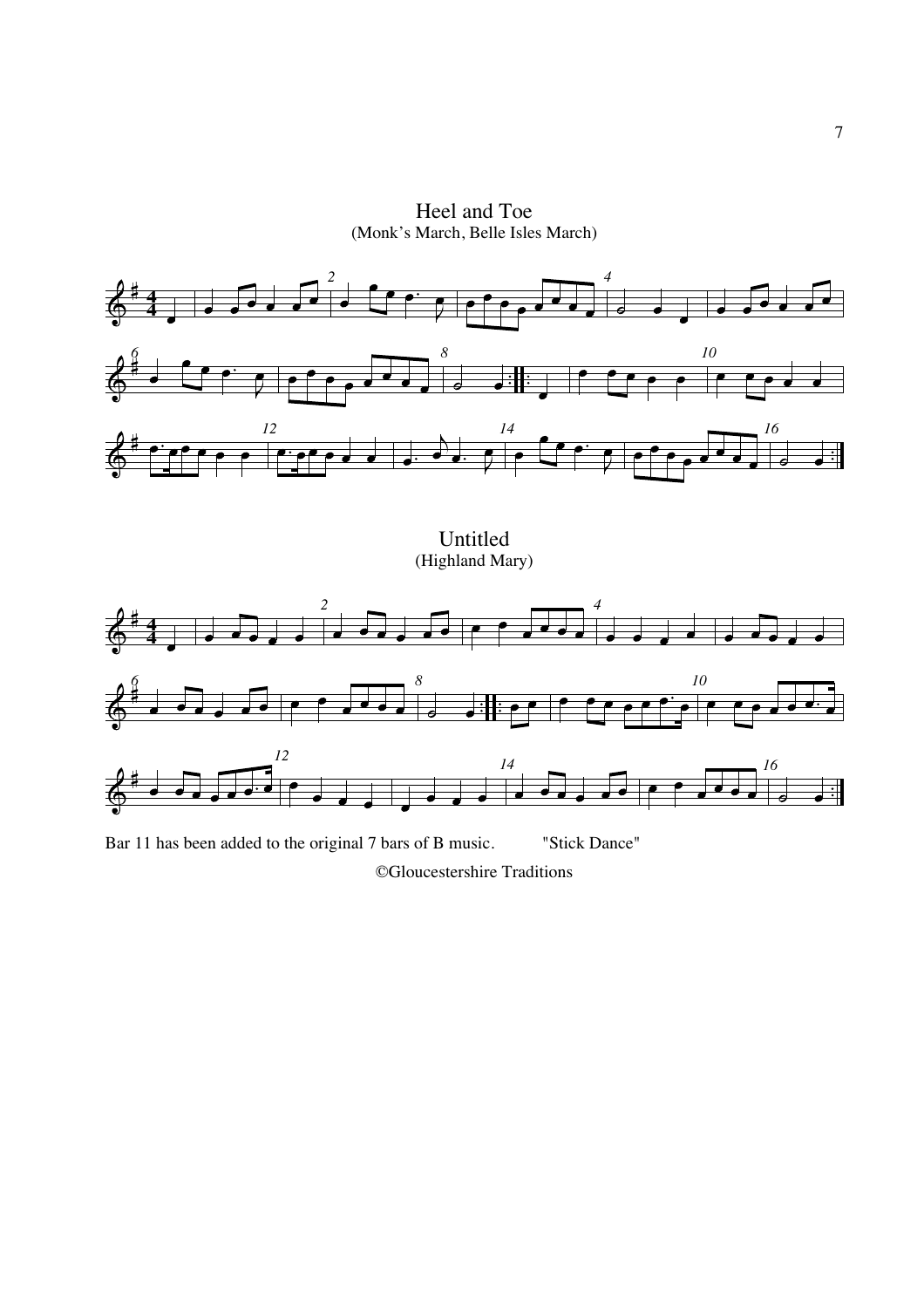## The Sweet Briar



"Country Dance"

Shepherd's Hey



"Morris Dance"

Gallop Hey



"Country Dance"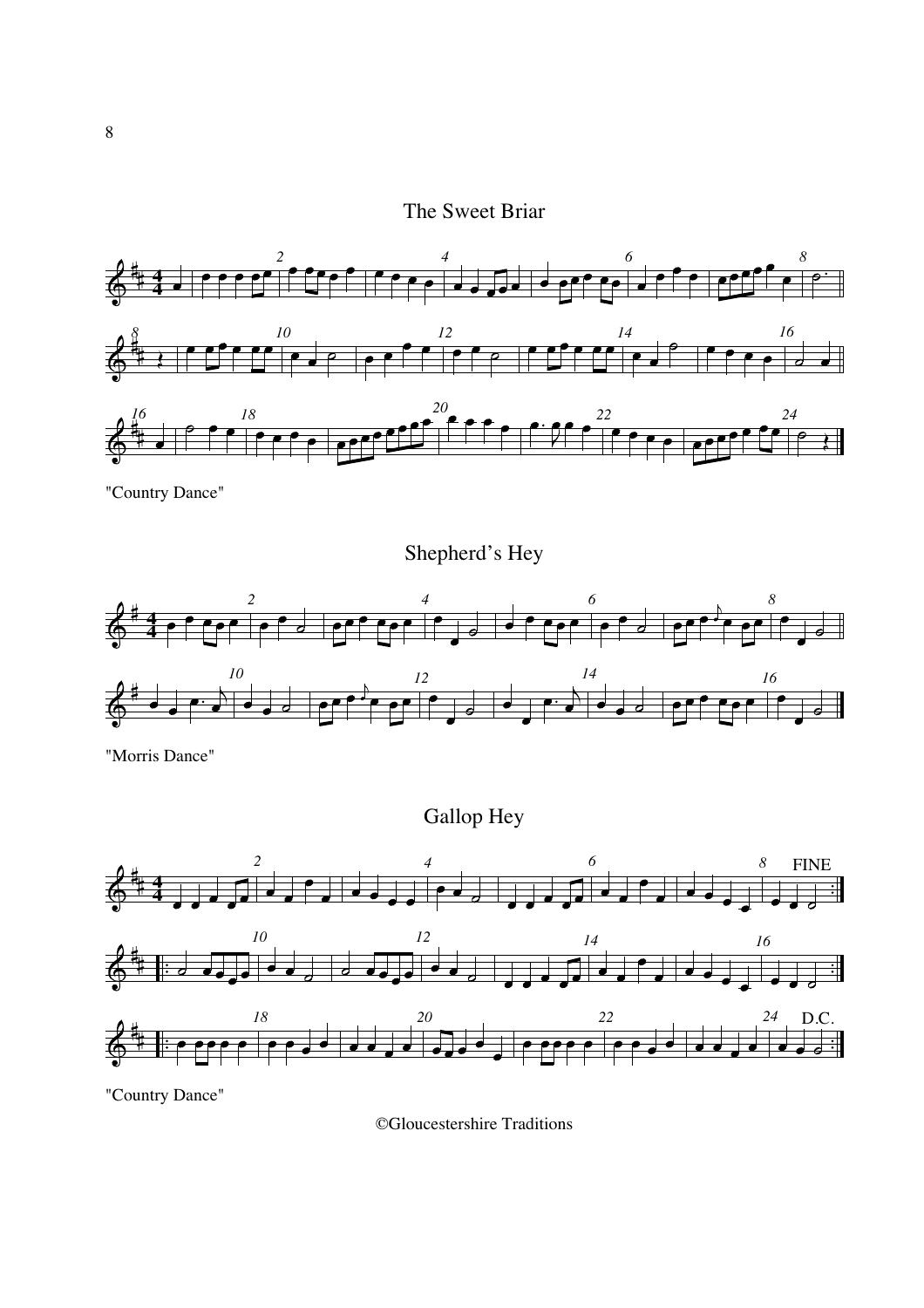## Morris Dance 1



Morris Dance 2



Morris Dance 3



©Gloucestershire Traditions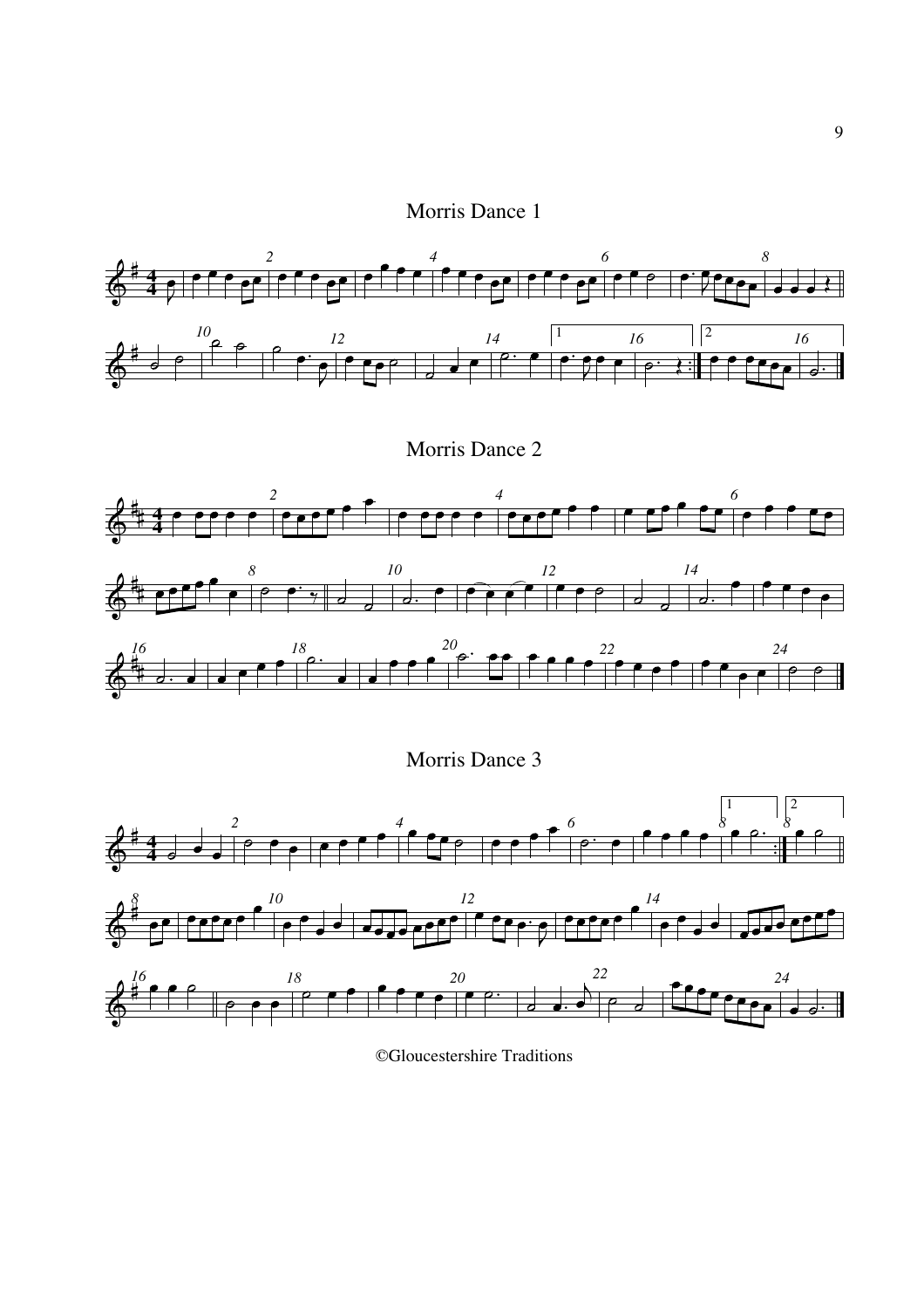#### Maid of the Mill



"Country Dance or Morris" Transcribed as in 2235. #?: These c's are marked "Sometimes neutral sometimes natural"; In 1376 most C's were marked # except in bars 3, 7, 10, 11 and 15. Bar 4 was sometimes played as bar 12.









©Gloucestershire Traditions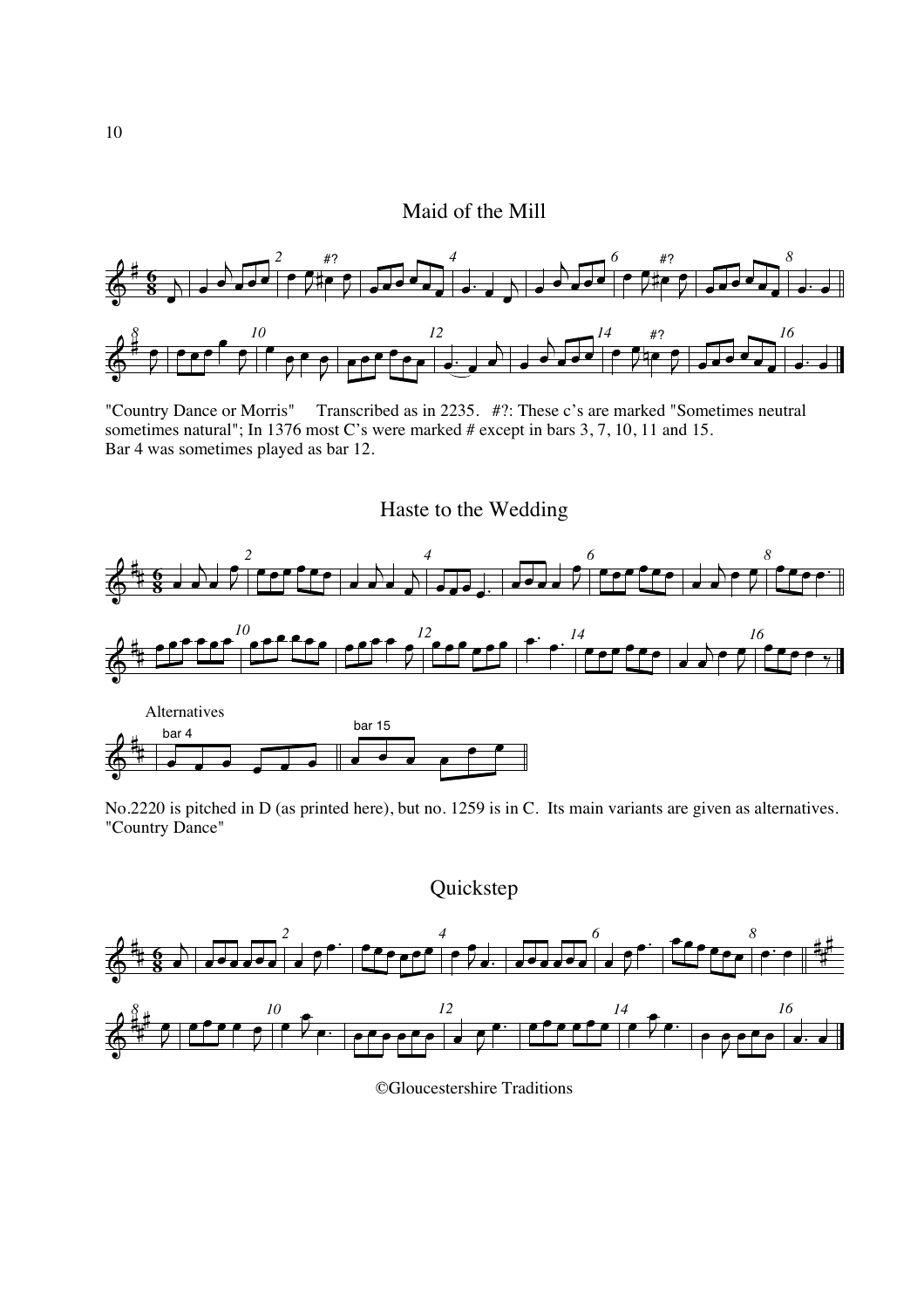## Bonnets so Blue



"Country Dance"





Original in D, one fourth lower; "Morris Dance, a jig generally danced by two men together" ©Gloucestershire Traditions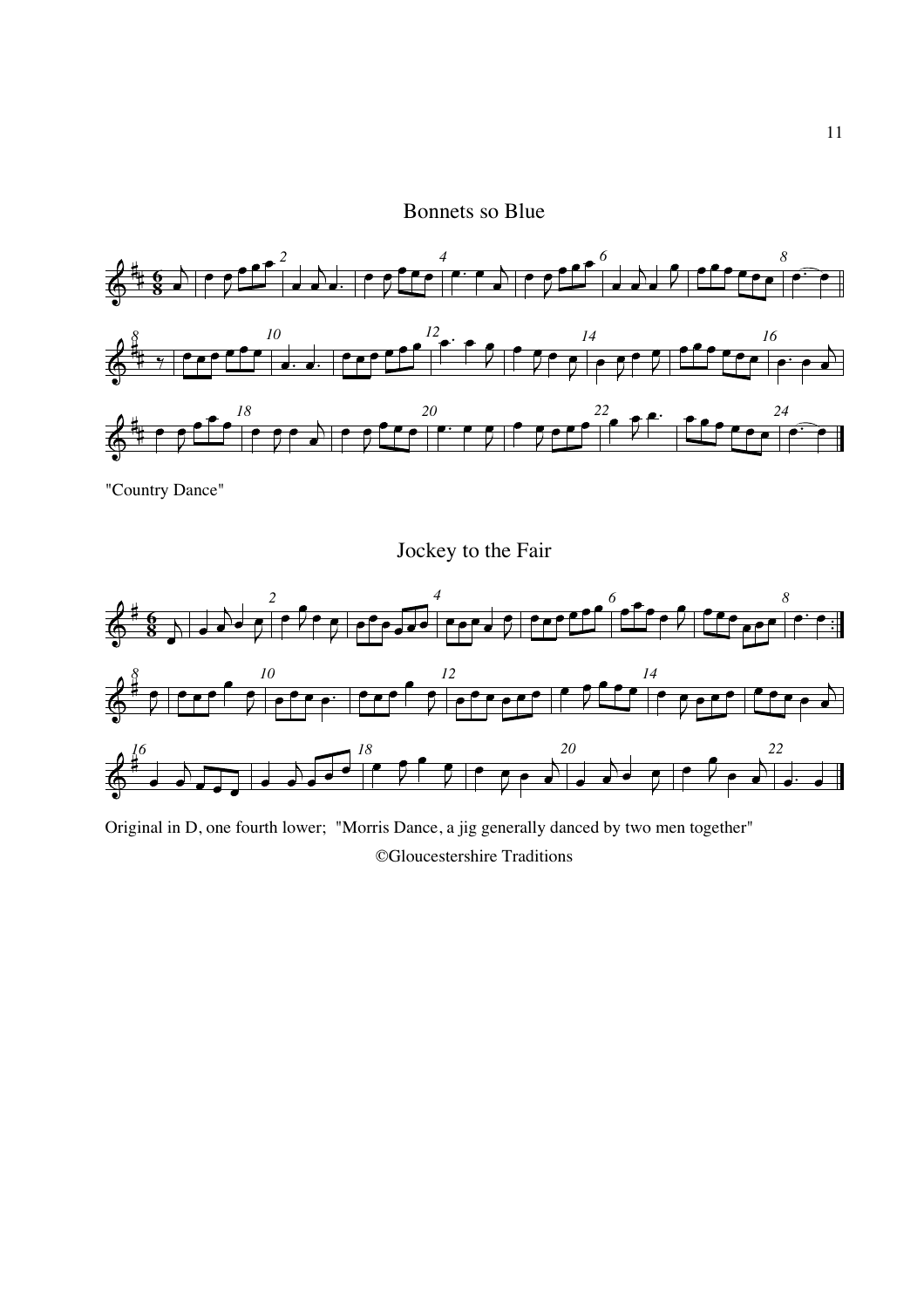## Black Joker



"Morris Dance; a jig for two men"





Clive Carey stated "Played C# almost all through."

New Rigged Ship



"Nice drops and raises to that tune."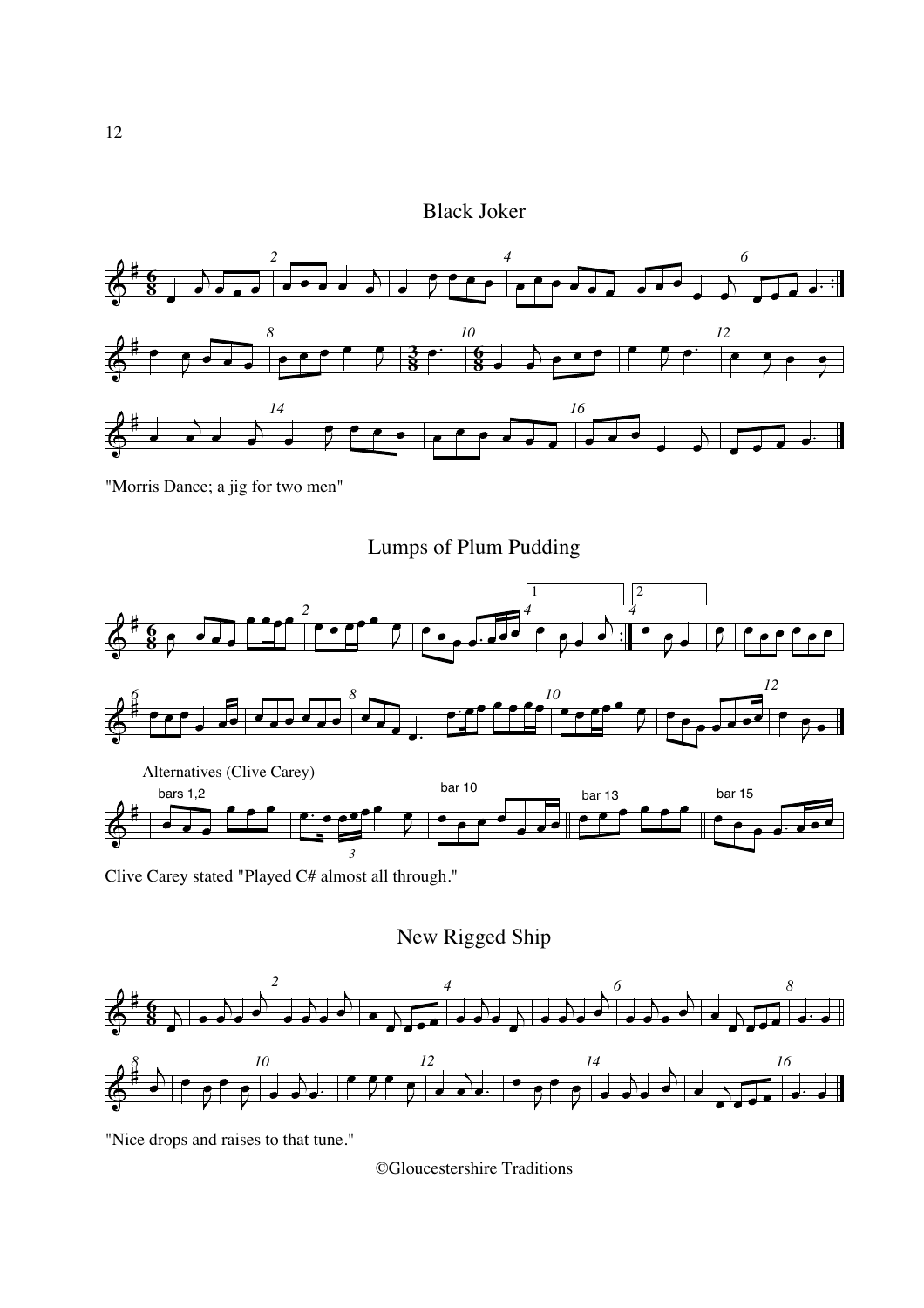Swaggering Boney (CJ Sharp)



Swaggering Boney (Clive Carey)



Barring changed in bars 5 to 12

Oyster Girl



"Morris Dance"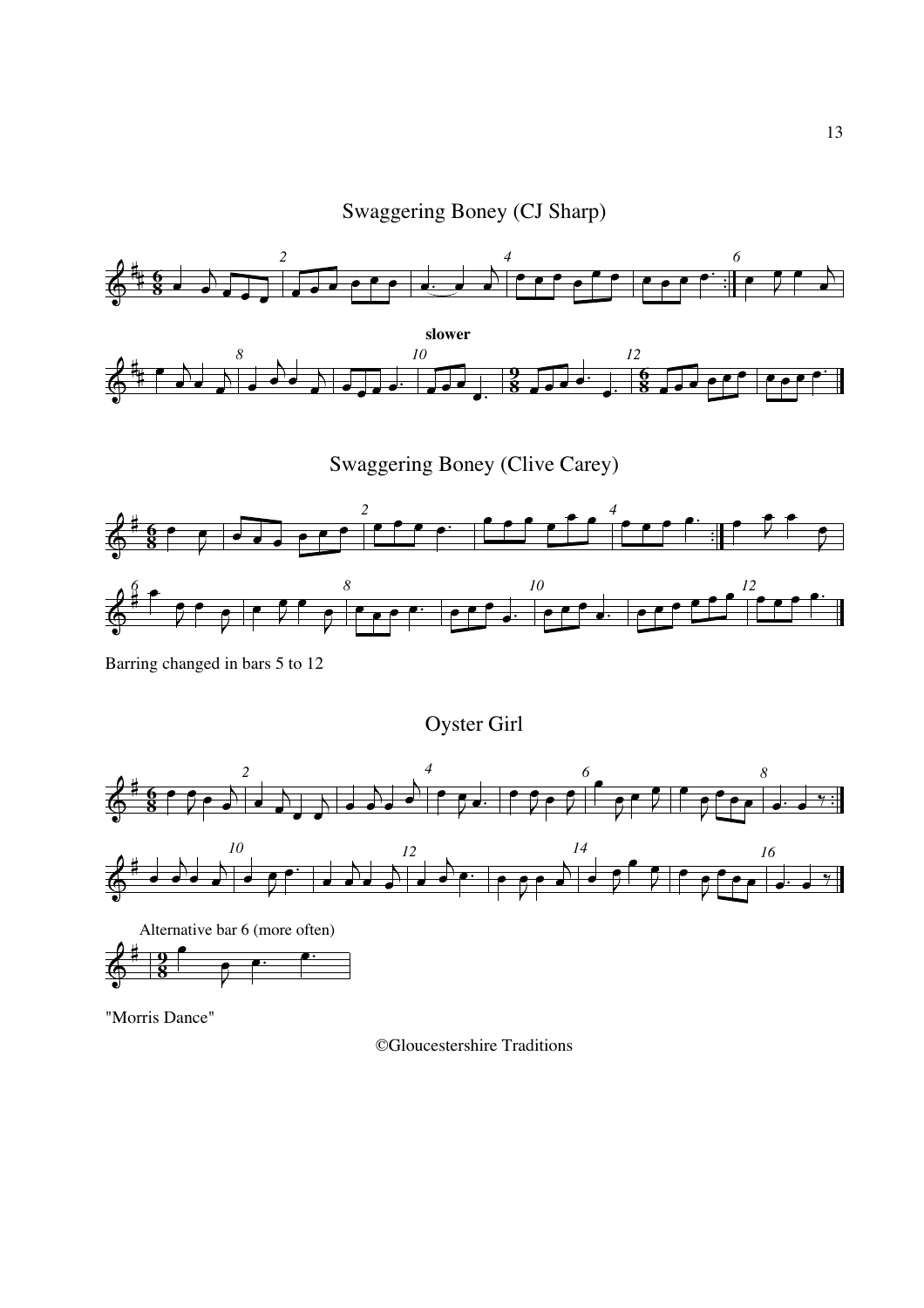Hunt the Squirrel



"Always played after Pop Goes the Weasel" "Country Dance"

Roast Beef of Old England



"Country Dance"

Trip to the Forest





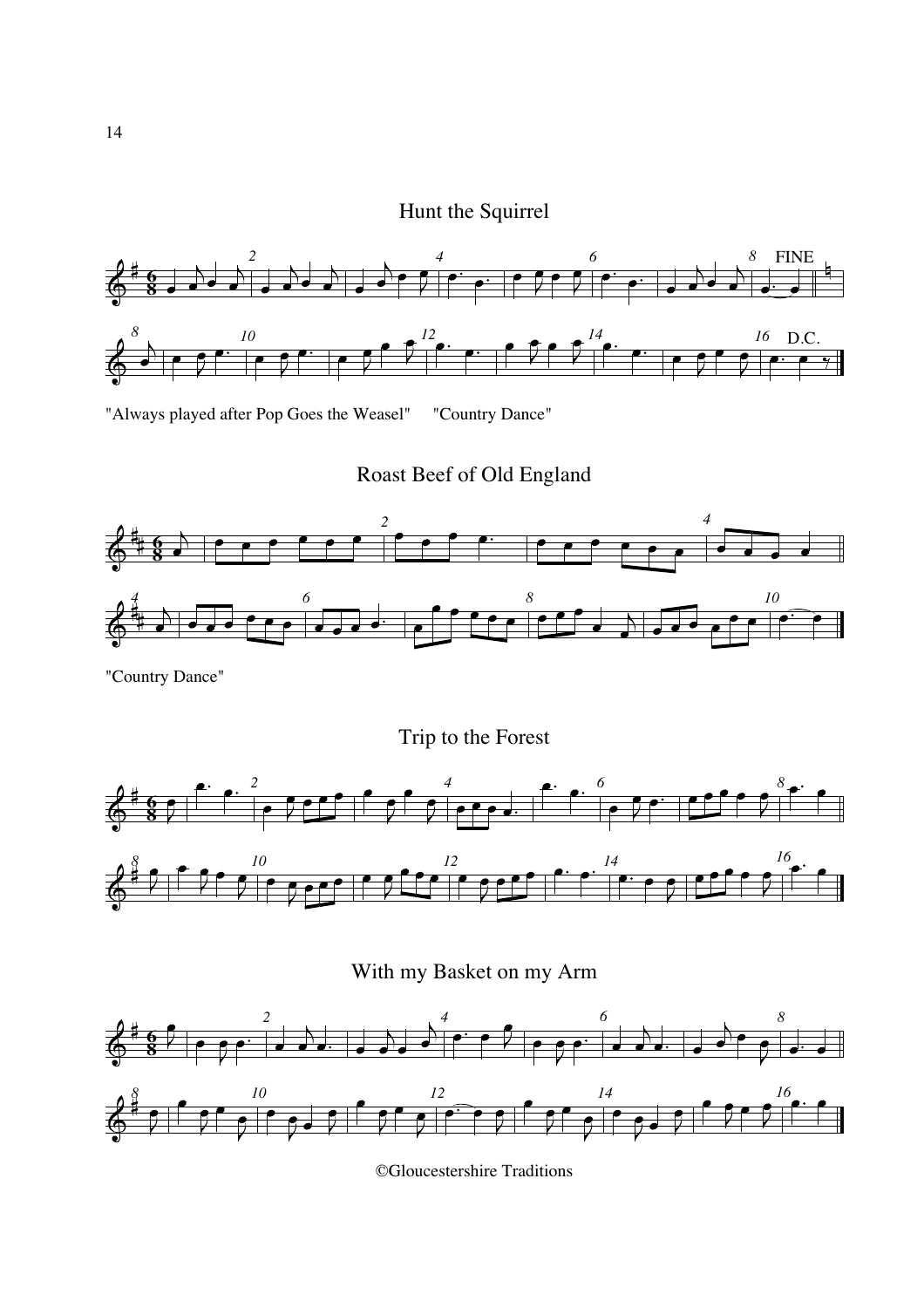## Susianna



The tune given is as played in 1907. Variants indicated are as in 1909

## Market Chorus



"Morris Dance"